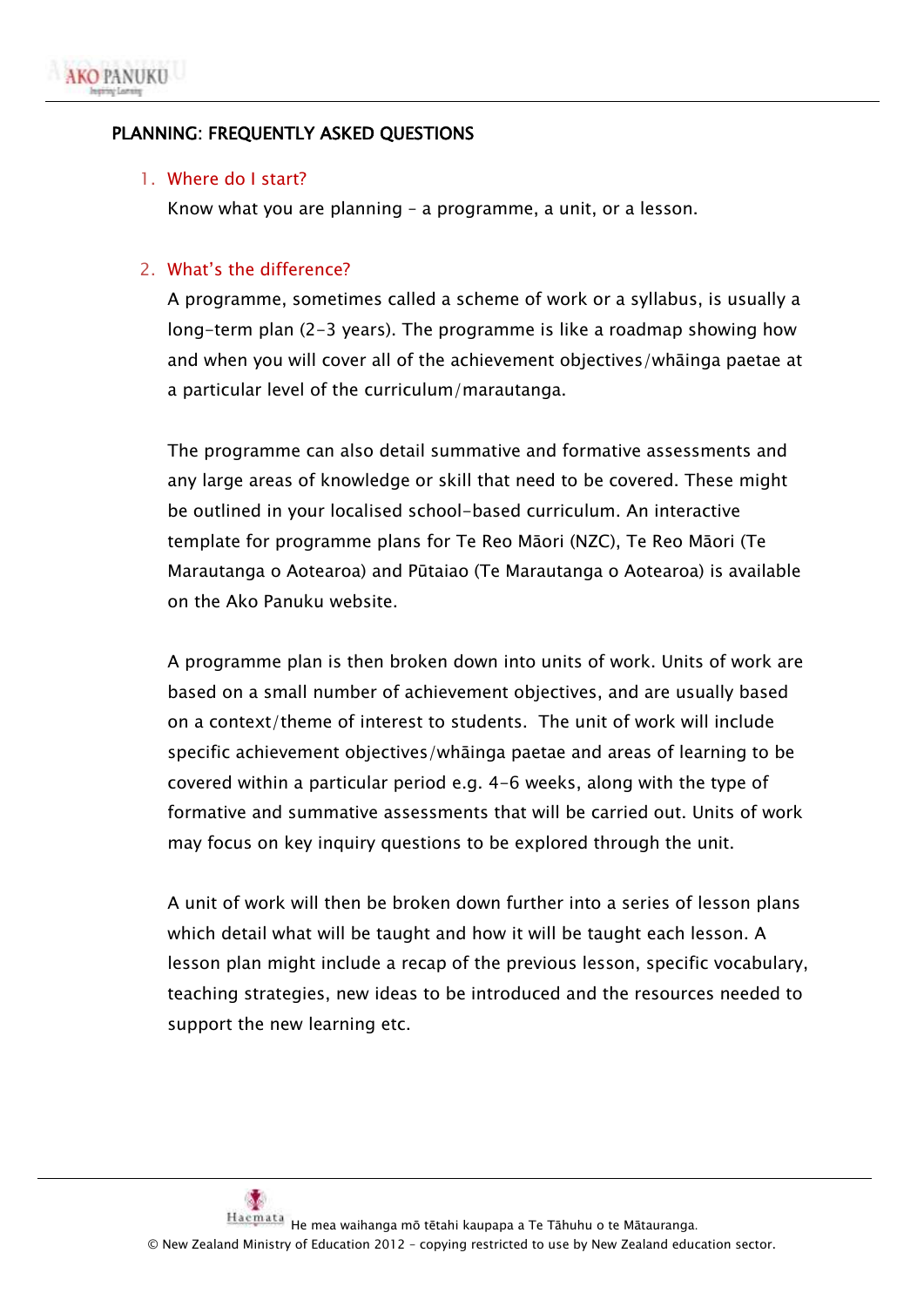

## 3. What do I need?

You will need:

- the curriculum document (Te Marautanga o Aotearoa or the New Zealand Curriculum).
- Your local kura/school-based curriculum if your kura has one.
- Formative assessment data.
- Any other evaluation information which tells you about your learners - their interests, knowledge, skills, attitudes.
- Your school's student achievement targets.
- If you already have a long-term programme plan, you will need that too.

## 4. How do I use the curriculum to plan?

The curriculum sets out the direction for student learning. It provides guidance to schools about the design of their school-based curriculum. It looks at the experiences and knowledge that students should gain at a particular level. It does not provide pre-determined contexts for planning schools can decide which contexts best meet the needs of their students. The curriculum document does tell us what is important in each learning area, the strands within the learning area and the achievement objectives within each strand.

Planning units of work directly from the curriculum is difficult because the curriculum is intended as a guide for planning programmes/schemes of work, rather than units of work or lesson plans. There is a type of whakapapa that applies to planning which looks something like this: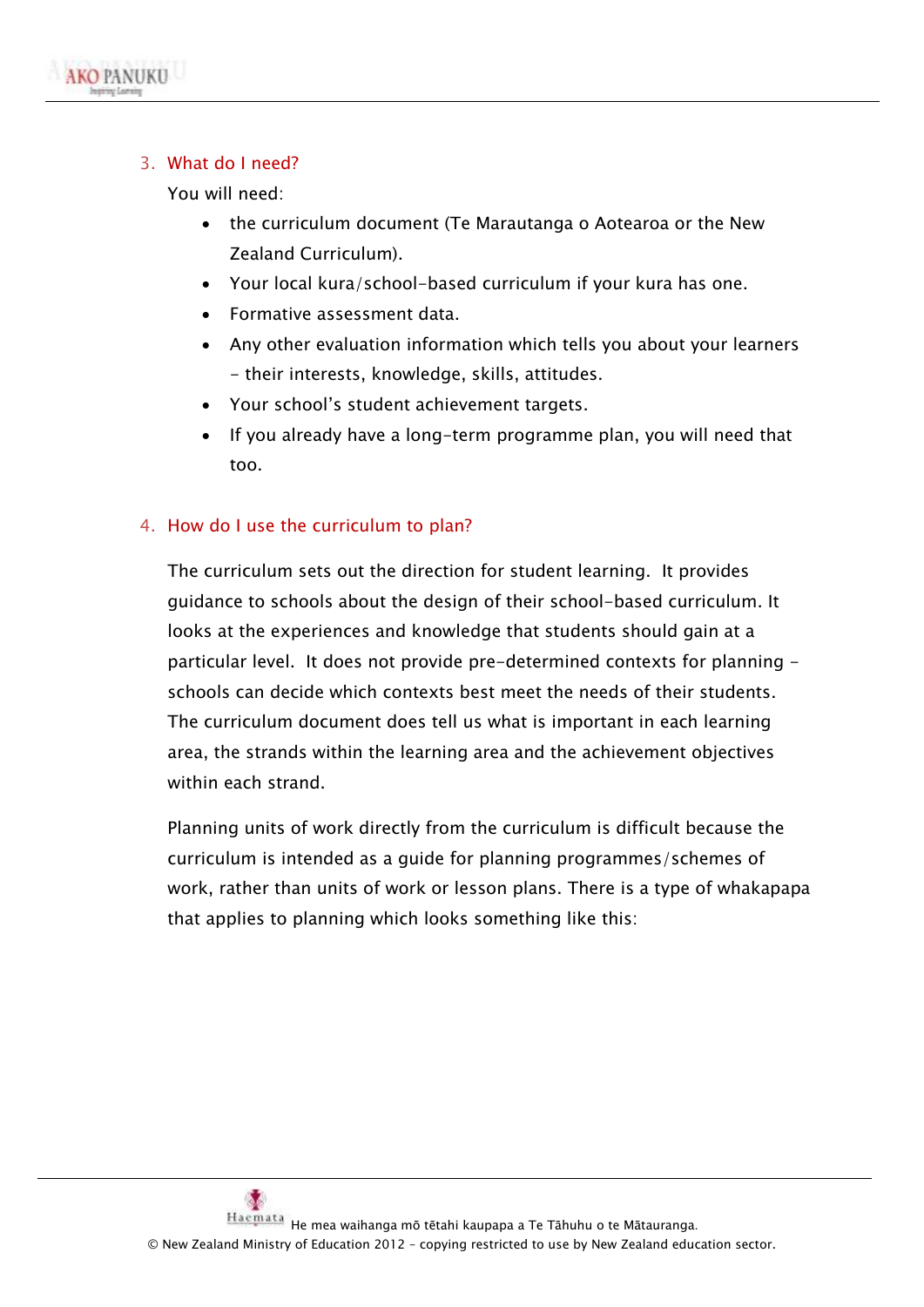



# 5. What are the basics to planning?

- Understanding the curriculum is a good place to start. Know the important knowledge, skills and attitudes that need to be covered at the level you are teaching. These should be drawn out into a programme plan that will ensure you cover all achievement objectives within the time expected (the guide is 2 years/level at levels 1-5; 1 year/level for Levels 6-8).
- Knowing your students is also an important starting point. Gather together information from your formative assessments which should tell you what they already know. That becomes the basis for what they need to learn. Formative assessment data should tell you where your students are at – what they already know and any gaps in their learning.
- From there, refer to the Achievement Objectives (AOs)/Whāinga Paetae (WPs) at the desired curriculum level. If you are developing a unit of work, the AOs or WPs will be outlined in your programme plan.
- Decide on a context that will best meet the needs of your students (motivation/prior knowledge/ etc).

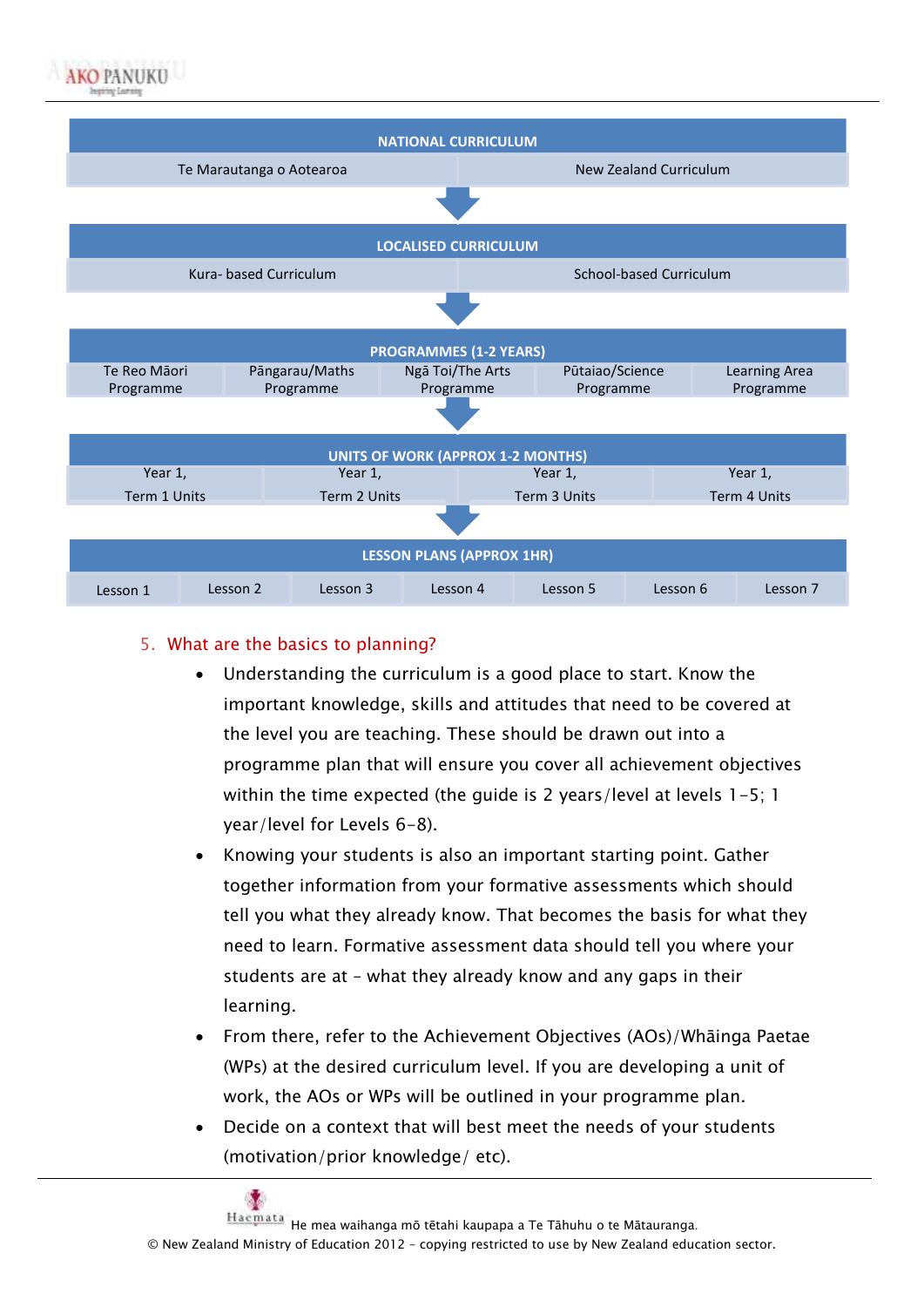- Using the context, break each AO into clear statements of learning expectations to ensure that progress can be measured. This also helps with lesson planning in a systematic way so that knowledge is built upon to work towards meeting the learning goals. Also think about assessment at this time.
- Design stimulating lessons that meet the learning progressions (lesson objectives) and allow the students to engage in shared activities. Think about pedagogy here. How best can you meet the needs of the students? What will you do to present the lesson? Allow the students to discover things on their own during this time as well. This is where good planning comes in.

### 6. What's available to help me?

Other teachers, school schemes of work, purchased resources/books etc. The curriculum document, TKI, books on effective pedagogy etc. If you are using Te Marautanga o Aotearoa, refer to the support materials for each learning area e.g., Hei Korowai Tuatahi mō te Marautanga Reo Māori.

#### 7. What steps do I go through?

The teachers' inquiry cycle states that you need to:

- i. Ask what is important and worth spending time on, knowing first where the students are at. This provides a baseline and direction.
- ii. Decide which teaching and learning strategies will best help students to learn.
- iii. Assess and reflect on what has taken place and decide where to now.
- 8. I plan units of work based around kura-wide themes. Is that all I need to do?

Units of work provide the broad outline of 'what' should be occurring but do not necessarily the 'how'. Individual lesson planning, including learning outcomes for that lesson and success criteria, provide the detail of what needs to occur in a systematic way.